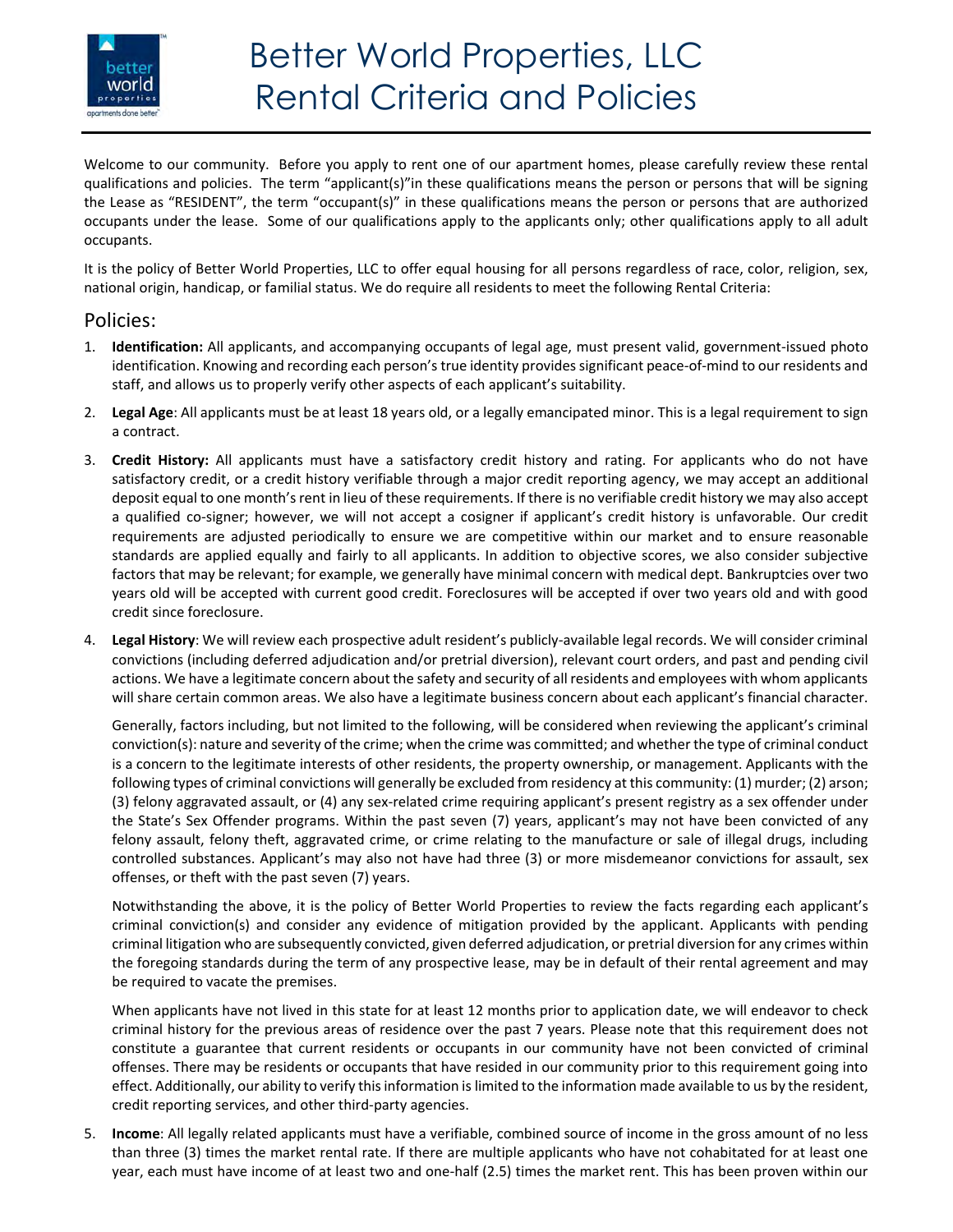industry to be an appropriate indicator of affordability. Income must be verified by an appropriate official of applicant's employer, or by presentation of applicant's two most recent paycheck stubs with year-to-date earnings listed. If employer verification is not available, or is not in an acceptable form, applicant must provide a copy of prior year's income tax return. Social Security Income (SSI) will qualify as a source of income. Alimony, child support, and other inconsistent wages (tips, per diem, commissions, etc.) may require notarized verification for consideration. If income is insufficient, we may allow applicant to utilize a qualified co-signer. If self-employed, Schedule C from the most recent personal income tax return will be required, along with bank statements from the previous six months to verify consistent dollar deposits.

- 6. **Employment History**: All applicants are required to have been at their current job for at least 6 months. If not, additional prior work history will be required. For verification, the employer phone number provided must be answered with the name of the company and verification must be made by a person with HR or payroll responsibility. Alternative means of verification may be available if this is not possible.
- 7. **Rental History**: All applicants are required to have at least 6 months' rental history, or proof of current or prior home ownership without foreclosure. Previous rental history must be verifiable through direct staff or owner contact and be satisfactory (rent paid on time, proper notice given, lease obligation fulfilled, apartment left in reasonable condition, and no evictions). First-time renters will be accepted if applicants agree to pre-pay an additional deposit equal to one month's rent and all other qualifying criteria are met. First time-renters may also be given an option to utilize a qualified co-signer.
- 8. **Maximum Occupancy per Apartment:** A maximum of two (2) adult occupants per bedroom are allowed.
- 9. **Vehicle Restrictions:** Parking space is limited, therefore, there is a limit of one (1) vehicle per adult occupant. Recreational vehicles, large commercial vehicles, and trailers are not allowed unless specifically approved by Management. Such approval will depend on vehicle weight and dimensions, space available, and effect on the image of the property. Special allowances may be rescinded at any time for similar reasons.
- 10. **Pet Restrictions:** No more than 2 pets under 40 pounds will be permitted per apartment. Aggressive dogs and exotic or venomous species are not permitted. All animals must be properly licensed and vaccinated against rabies.

The following breeds are deemed aggressive: Akita; Airedale Terrier; American Bulldog; American Pit Bull/Bull Terrier; American Staffordshire Terrier; Bouvier des Flandres; Briard; Bull Mastiff; Chow; Doberman; German Shepherd; Giant and Standard Schnauzer; Rottweiler

If your animal is a mix, documentation is required stating the animal is not over 30% of a restricted breed. Additional breeds may be added if deemed necessary. Additionally, pet interviews/photos may be required at any time. Owners are at all times fully responsible for their pets and any issues they may create.

- 11. **Service Animals:** Are permitted with proper legal documentation, without regard to species or breed. Certification as to need must be provided by a licensed medical doctor or psychologist and must include a full description of the specific service the animal will provide. Note that "Registration" through internet-based services that promote their ability to exempt an animal from common restrictions generally will not qualify. All service animals must meet guidelines established by the Department of Housing and Urban Development (HUD) and must abide by community rules unless there is a documented reason they cannot. Owners are at all times fully responsible for their service animals and any issues they may create.
- 12. **Co‐signer Acceptance**: An applicant may be eligible for residency with a co‐signer under these conditions:
	- The co-signer must meet all the economic qualifying criteria as presented here.
	- A co-signer may NOT be used due to an unfavorable credit rating.
	- The co-signer must submit an application and pay an application processing fee.
	- The co-signer must reside in the same state where the community is located.
	- The co-signer must sign all legal forms including a Co-signer Guarantee form and will be listed on the lease.
- 13. **Falsification:** Any falsification of information on the application will automatically disqualify the applicant or occupant and will result in retention of any and all application, administration, and security deposits.

#### *Please review in detail. Your signature acknowledges that you fully understand the Better World Properties Rental Criteria.*

**\_\_\_\_\_\_\_\_\_\_\_\_\_\_\_\_\_\_\_\_\_\_\_\_\_\_\_\_\_\_\_\_\_\_\_\_\_\_ \_\_\_\_\_\_\_\_\_\_\_\_\_\_\_\_\_\_\_\_\_\_\_\_\_\_\_\_\_\_\_\_\_\_\_\_\_\_ \_\_\_\_\_\_\_\_\_\_\_\_\_\_\_\_\_\_\_\_\_\_\_\_\_\_** 

Signature of Applicant **Printed Name Printed Name Printed Name Date Date Date** 

Signature of Co-Applicant 
and the Community of Co-Applicant 
and the Printed Name and the Printed Name and the Printed Name and the Printed Name and the Prince of Co-Applicant

**\_\_\_\_\_\_\_\_\_\_\_\_\_\_\_\_\_\_\_\_\_\_\_\_\_\_\_\_\_\_\_\_\_\_\_\_\_\_ \_\_\_\_\_\_\_\_\_\_\_\_\_\_\_\_\_\_\_\_\_\_\_\_\_\_\_\_\_\_\_\_\_\_\_\_\_\_ \_\_\_\_\_\_\_\_\_\_\_\_\_\_\_\_\_\_\_\_\_\_\_\_\_\_** 

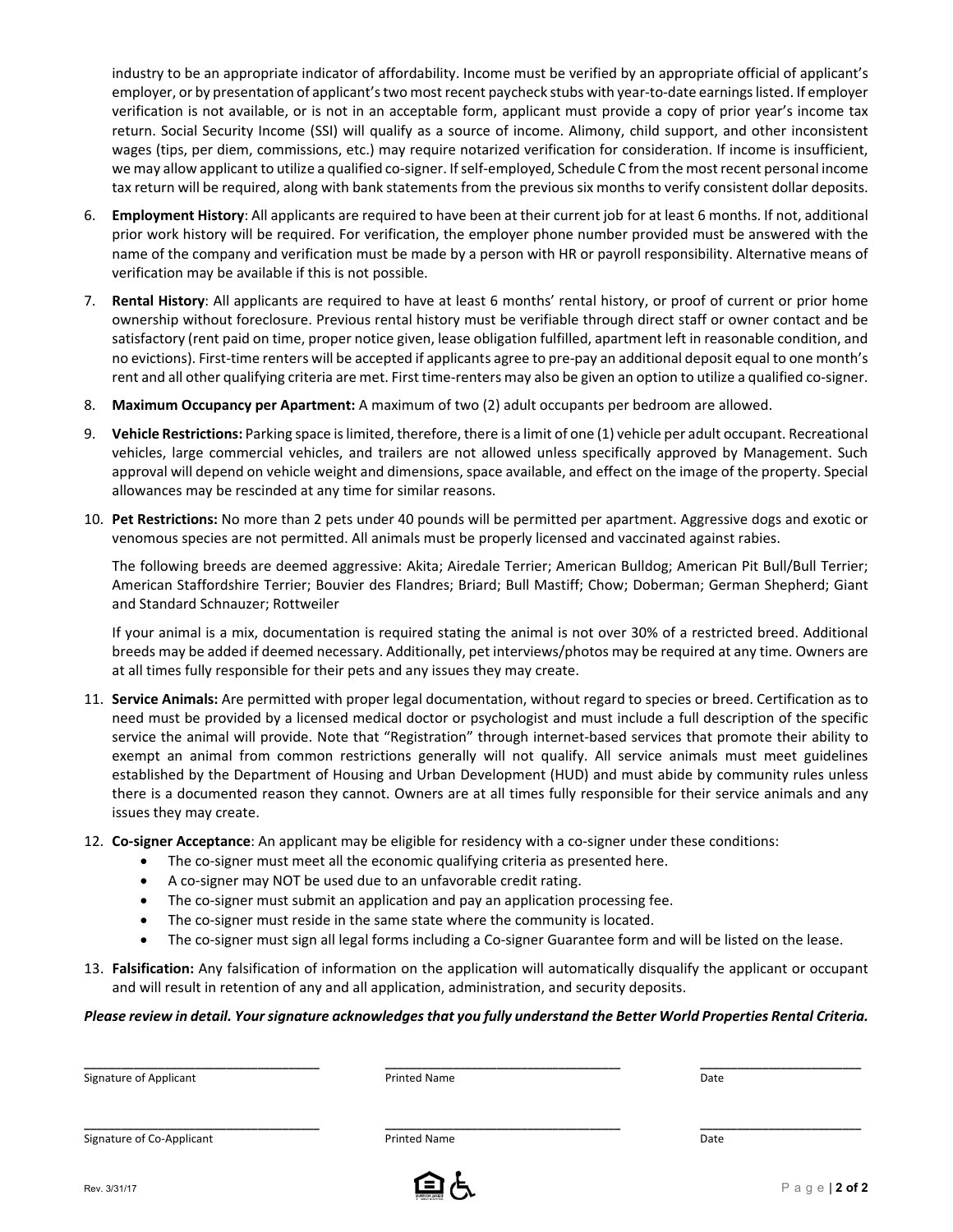

# **Rental Application for Residents and Occupants**

Each co-resident and each occupant over 18 must submit a separate Application. M E M B E R

Date when filled out:

| <b>ABOUT YOU</b>                                                                                                                                                                                                               |                                                         |
|--------------------------------------------------------------------------------------------------------------------------------------------------------------------------------------------------------------------------------|---------------------------------------------------------|
| Full name (exactly as it appears on driver license or govt. ID card)                                                                                                                                                           |                                                         |
|                                                                                                                                                                                                                                |                                                         |
|                                                                                                                                                                                                                                |                                                         |
|                                                                                                                                                                                                                                |                                                         |
|                                                                                                                                                                                                                                |                                                         |
|                                                                                                                                                                                                                                |                                                         |
|                                                                                                                                                                                                                                |                                                         |
| U.S. citizen? $\Box$ yes $\Box$ no<br>Marital status $\Box$ single $\Box$ married                                                                                                                                              | Do you or does any occupant smoke? $\Box$ yes $\Box$ no |
|                                                                                                                                                                                                                                |                                                         |
| Is there another co-applicant? $\Box$ yes $\Box$ no                                                                                                                                                                            |                                                         |
|                                                                                                                                                                                                                                |                                                         |
|                                                                                                                                                                                                                                |                                                         |
|                                                                                                                                                                                                                                |                                                         |
|                                                                                                                                                                                                                                |                                                         |
| <b>OTHER OCCUPANTS</b>                                                                                                                                                                                                         |                                                         |
|                                                                                                                                                                                                                                |                                                         |
|                                                                                                                                                                                                                                |                                                         |
|                                                                                                                                                                                                                                |                                                         |
|                                                                                                                                                                                                                                |                                                         |
|                                                                                                                                                                                                                                |                                                         |
|                                                                                                                                                                                                                                |                                                         |
|                                                                                                                                                                                                                                |                                                         |
|                                                                                                                                                                                                                                |                                                         |
|                                                                                                                                                                                                                                |                                                         |
|                                                                                                                                                                                                                                |                                                         |
| Social Security #<br>Birthdate_                                                                                                                                                                                                |                                                         |
|                                                                                                                                                                                                                                |                                                         |
|                                                                                                                                                                                                                                |                                                         |
|                                                                                                                                                                                                                                |                                                         |
|                                                                                                                                                                                                                                |                                                         |
|                                                                                                                                                                                                                                |                                                         |
|                                                                                                                                                                                                                                |                                                         |
|                                                                                                                                                                                                                                |                                                         |
| <b>WHERE YOU LIVE</b>                                                                                                                                                                                                          |                                                         |
|                                                                                                                                                                                                                                |                                                         |
|                                                                                                                                                                                                                                |                                                         |
|                                                                                                                                                                                                                                |                                                         |
| Apartment name experience and the contract of the contract of the contract of the contract of the contract of the contract of the contract of the contract of the contract of the contract of the contract of the contract of  |                                                         |
|                                                                                                                                                                                                                                |                                                         |
|                                                                                                                                                                                                                                |                                                         |
|                                                                                                                                                                                                                                |                                                         |
|                                                                                                                                                                                                                                |                                                         |
|                                                                                                                                                                                                                                |                                                         |
|                                                                                                                                                                                                                                |                                                         |
| Name of owner or manager and the control of the control of the control of the control of the control of the control of the control of the control of the control of the control of the control of the control of the control o |                                                         |
|                                                                                                                                                                                                                                |                                                         |
|                                                                                                                                                                                                                                |                                                         |
| <b>YOUR WORK</b>                                                                                                                                                                                                               |                                                         |
|                                                                                                                                                                                                                                |                                                         |
|                                                                                                                                                                                                                                |                                                         |
|                                                                                                                                                                                                                                |                                                         |
|                                                                                                                                                                                                                                |                                                         |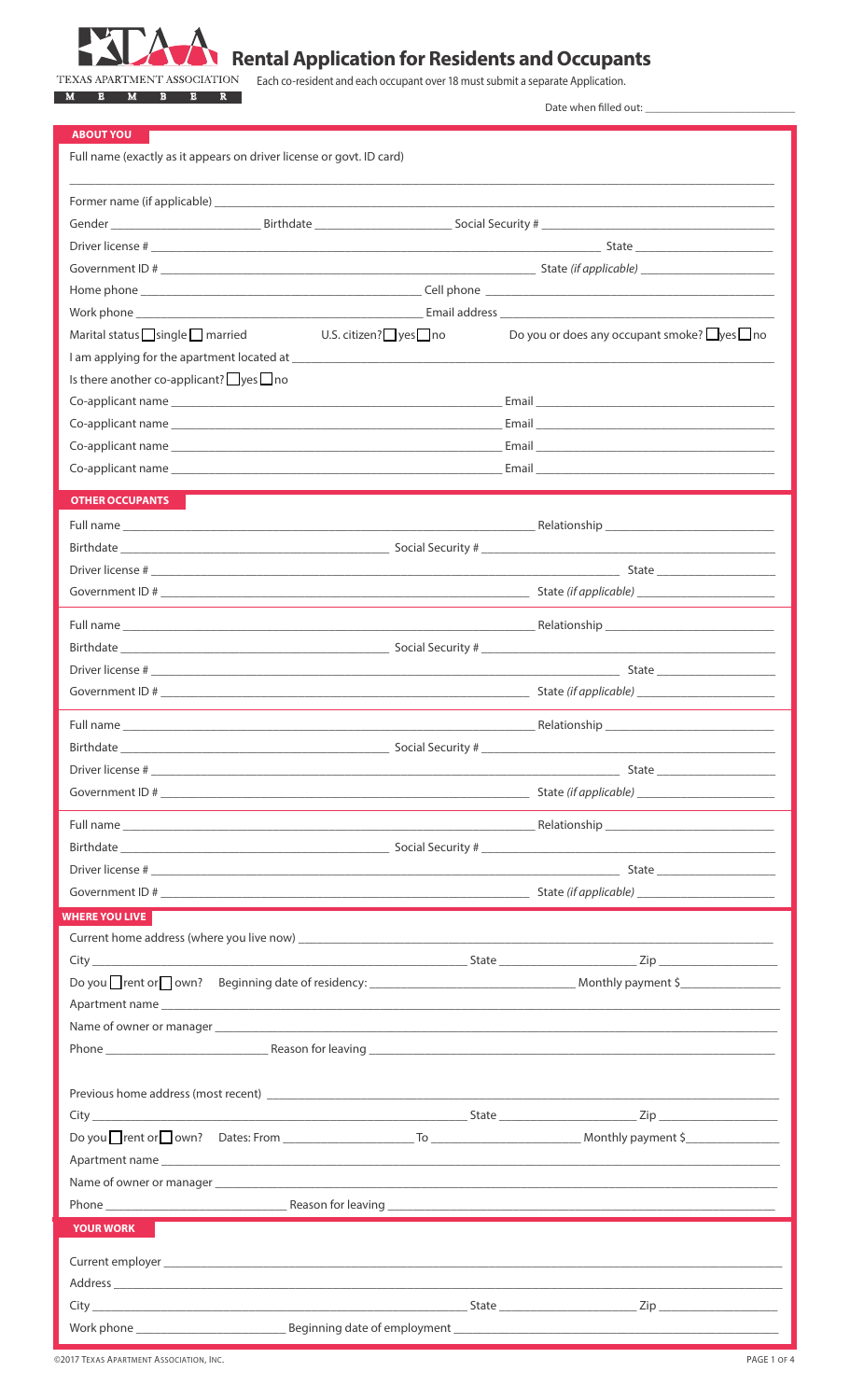| <b>YOUR WORK, continued</b>                                                                                       |                                                                                                                                                                                                                                                                                               |
|-------------------------------------------------------------------------------------------------------------------|-----------------------------------------------------------------------------------------------------------------------------------------------------------------------------------------------------------------------------------------------------------------------------------------------|
|                                                                                                                   |                                                                                                                                                                                                                                                                                               |
|                                                                                                                   |                                                                                                                                                                                                                                                                                               |
|                                                                                                                   |                                                                                                                                                                                                                                                                                               |
|                                                                                                                   |                                                                                                                                                                                                                                                                                               |
|                                                                                                                   |                                                                                                                                                                                                                                                                                               |
|                                                                                                                   |                                                                                                                                                                                                                                                                                               |
|                                                                                                                   |                                                                                                                                                                                                                                                                                               |
|                                                                                                                   |                                                                                                                                                                                                                                                                                               |
|                                                                                                                   |                                                                                                                                                                                                                                                                                               |
|                                                                                                                   |                                                                                                                                                                                                                                                                                               |
| <b>ADDITIONAL INCOME</b>                                                                                          |                                                                                                                                                                                                                                                                                               |
| (Income must be verified to be considered.)                                                                       |                                                                                                                                                                                                                                                                                               |
|                                                                                                                   |                                                                                                                                                                                                                                                                                               |
|                                                                                                                   |                                                                                                                                                                                                                                                                                               |
| <b>CREDIT HISTORY</b>                                                                                             |                                                                                                                                                                                                                                                                                               |
|                                                                                                                   |                                                                                                                                                                                                                                                                                               |
|                                                                                                                   |                                                                                                                                                                                                                                                                                               |
|                                                                                                                   |                                                                                                                                                                                                                                                                                               |
|                                                                                                                   |                                                                                                                                                                                                                                                                                               |
| RENTAL AND CRIMINAL HISTORY                                                                                       |                                                                                                                                                                                                                                                                                               |
| Check only if applicable.                                                                                         |                                                                                                                                                                                                                                                                                               |
| Have you or any occupant listed in this Application ever:                                                         |                                                                                                                                                                                                                                                                                               |
| $\Box$ been evicted or asked to move out?                                                                         |                                                                                                                                                                                                                                                                                               |
| moved out of a dwelling before the end of the lease term without the owner's consent?                             |                                                                                                                                                                                                                                                                                               |
| declared bankruptcy?                                                                                              |                                                                                                                                                                                                                                                                                               |
| been sued for rent?<br>$\Box$ been sued for property damage?                                                      |                                                                                                                                                                                                                                                                                               |
| $\Box$ been convicted or received probation (other than deferred adjudication) for a felony or sex crime?         |                                                                                                                                                                                                                                                                                               |
|                                                                                                                   |                                                                                                                                                                                                                                                                                               |
|                                                                                                                   | Please indicate below the year, location, and type of each felony or sex crime for which you were convicted or received probation. We may need to discuss more facts before making a decision. You represent the answer is "no                                                                |
|                                                                                                                   |                                                                                                                                                                                                                                                                                               |
|                                                                                                                   |                                                                                                                                                                                                                                                                                               |
|                                                                                                                   |                                                                                                                                                                                                                                                                                               |
|                                                                                                                   |                                                                                                                                                                                                                                                                                               |
| <b>HOW DID YOU FIND US?</b>                                                                                       |                                                                                                                                                                                                                                                                                               |
|                                                                                                                   |                                                                                                                                                                                                                                                                                               |
|                                                                                                                   |                                                                                                                                                                                                                                                                                               |
|                                                                                                                   |                                                                                                                                                                                                                                                                                               |
| $\Box$ Other $\Box$                                                                                               |                                                                                                                                                                                                                                                                                               |
|                                                                                                                   |                                                                                                                                                                                                                                                                                               |
| <b>EMERGENCY CONTACT</b>                                                                                          |                                                                                                                                                                                                                                                                                               |
| Emergency contact person over 18 who will not be living with you:                                                 |                                                                                                                                                                                                                                                                                               |
|                                                                                                                   |                                                                                                                                                                                                                                                                                               |
|                                                                                                                   |                                                                                                                                                                                                                                                                                               |
|                                                                                                                   |                                                                                                                                                                                                                                                                                               |
|                                                                                                                   |                                                                                                                                                                                                                                                                                               |
|                                                                                                                   |                                                                                                                                                                                                                                                                                               |
|                                                                                                                   |                                                                                                                                                                                                                                                                                               |
|                                                                                                                   | If you die or are seriously ill, missing, or incarcerated according to an affidavit of (check one or more) the above person, $\Box$ your spouse,<br>or your parent or child, we may allow such person(s) to enter your dwelling to remove all contents, as well as your property in the mail- |
|                                                                                                                   | box, storerooms, and common areas. If no box is checked, any of the above are authorized at our option. If you are seriously ill or injured,                                                                                                                                                  |
| you authorize us to call EMS or send for an ambulance at your expense. We're not legally obligated to do so.      |                                                                                                                                                                                                                                                                                               |
| <b>YOUR VEHICLES</b><br>(If applicable)                                                                           |                                                                                                                                                                                                                                                                                               |
| List all vehicles owned or operated by you or any occupants (including cars, trucks, motorcycles, trailers, etc.) |                                                                                                                                                                                                                                                                                               |
|                                                                                                                   |                                                                                                                                                                                                                                                                                               |
|                                                                                                                   |                                                                                                                                                                                                                                                                                               |
|                                                                                                                   |                                                                                                                                                                                                                                                                                               |
|                                                                                                                   |                                                                                                                                                                                                                                                                                               |
|                                                                                                                   |                                                                                                                                                                                                                                                                                               |
|                                                                                                                   |                                                                                                                                                                                                                                                                                               |
|                                                                                                                   |                                                                                                                                                                                                                                                                                               |
|                                                                                                                   |                                                                                                                                                                                                                                                                                               |
|                                                                                                                   |                                                                                                                                                                                                                                                                                               |
|                                                                                                                   | $\frac{1}{\sqrt{1-\frac{1}{2}}}\text{State}\left(\frac{1}{\sqrt{1-\frac{1}{2}}}\right)$                                                                                                                                                                                                       |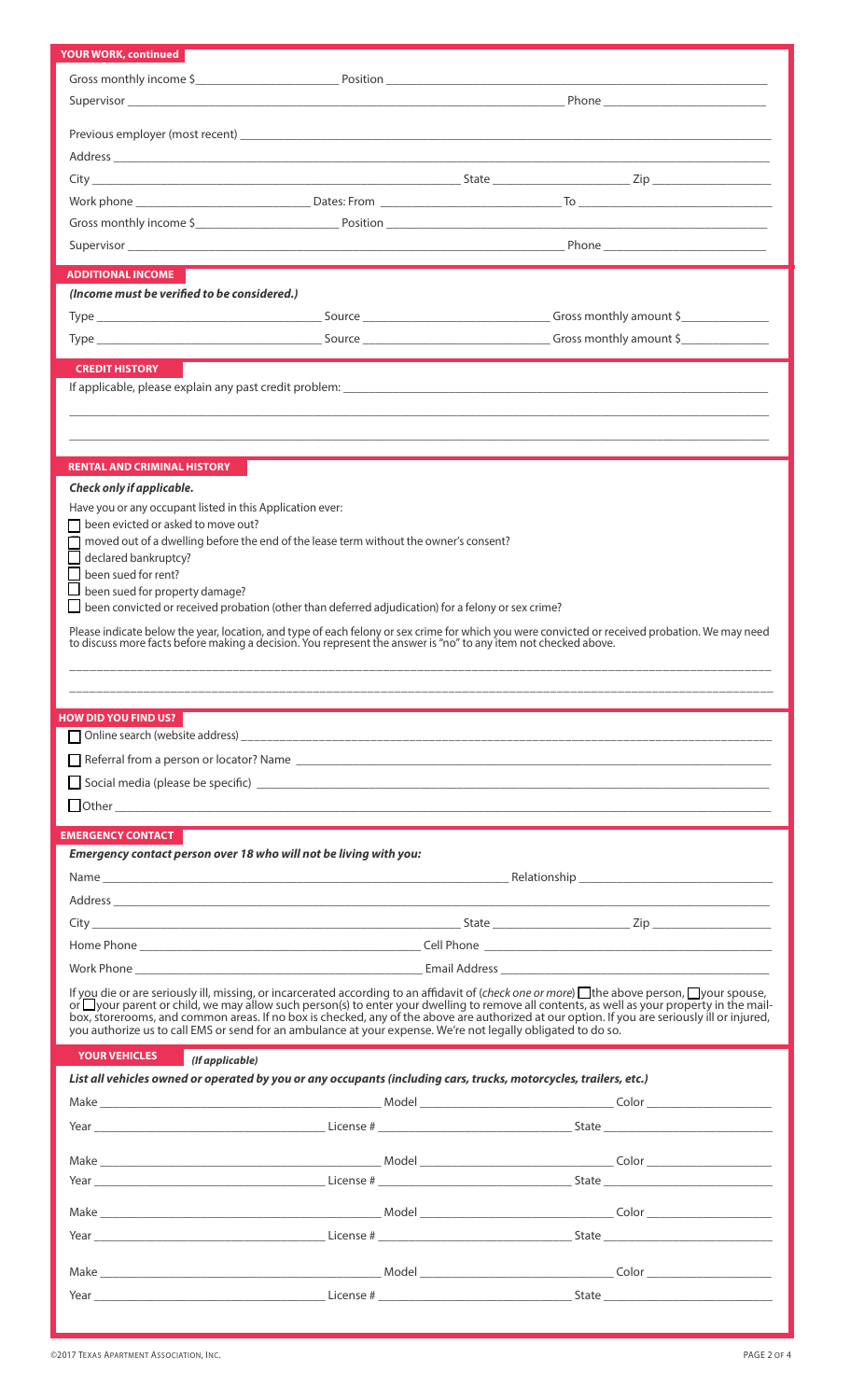| <b>YOUR ANIMALS</b> | (if applicable) |                                                                                                                                                                                                                                                    |
|---------------------|-----------------|----------------------------------------------------------------------------------------------------------------------------------------------------------------------------------------------------------------------------------------------------|
|                     |                 | You may not have any animal in your unit without management's prior authorization in writing. If we allow your requested animal, you<br>must sign a separate animal addendum, which may require additional deposits, rents, fees or other charges. |
|                     |                 |                                                                                                                                                                                                                                                    |
|                     |                 |                                                                                                                                                                                                                                                    |
|                     |                 |                                                                                                                                                                                                                                                    |
|                     |                 | Age and the state of the state of the state of the state of the state of the state of the state of the state of the state of the state of the state of the state of the state of the state of the state of the state of the st                     |

#### **Application Agreement**

The following Application Agreement will be signed by you and all co-applicants prior to signing a Lease. While some of the information below may not yet apply to your situation, there are some provisions that may become applicable prior to signing a Lease. In order to continue with this Application, you'll need to review the Application Agreement carefully and acknowledge that you accept the terms.

- 1. **Apartment Lease information.** The Lease contemplated by the parties will be the current TAA Lease. Special information and conditions must be explicitly noted on the Lease.
- 2. **Approval when Lease is signed in advance.** If you and all co-applicants have already signed the Lease when we approve the Application, our representative will notify you (or one of you if there are co-applicants) of our approval, sign the Lease, and then credit the application deposit of all applicants toward the required security deposit.
- 3. **Approval when Lease isn't yet signed.** If you and all co-applicants have not signed the Lease when we approve the Application, our representative will notify you (or one of you if there are co-applicants) of the approval, sign the Lease when you and all co-applicants have signed, and then credit the application deposit of all applicants toward the required security deposit.
- 4. **If you fail to sign Lease after approval.** Unless we authorize otherwise in writing, you and all co-applicants must sign the Lease within 3 days after we give you our approval in person or by telephone or within 5 days after we mail you our approval. If you or any co-applicant fails to sign as required **your Application will be deemed withdrawn**, and we may keep the application deposit as liquidated damages, and terminate all further obligations under this Agreement.
- 5. **If you withdraw before approval.** If you or any co-applicant withdraws an Application or notifies us that you've changed your mind about renting the dwelling unit, we'll be entitled to retain all application deposits as liquidated damages, and the parties will then have no further obligation to each other.
- 6. **Approval/non-approval.** If we do not approve your Application within 7 days after the date we received a completed Application, your Application will be considered "disapproved." Notification may be in person or by mail or telephone unless you have requested that notification be by mail. You must not assume approval until you receive actual notice of approval. The 7-day time period may be changed only by separate written agreement.
- 7. **Refund after non-approval.** If you or any co-applicant is disapproved or deemed disapproved under Paragraph 6, we'll refund all application deposits within 30 days of such disapproval. Refund checks may be made payable to all co-applicants and mailed to one applicant.
- 8. **Extension of deadlines.** If the deadline for approving or refunding under paragraphs 6 or 7 falls on a Saturday, Sunday, or a state or federal holiday, the deadline will be extended to the end of the next business day.
- Keys or access devices. We'll furnish keys and/or access devices only after: (1) all parties have signed the Lease and other rental documents referred to in the Lease; and (2) all applicable rents and security deposits have been paid in full.
- 10. **Application submission.** Submission of an Application does not guarantee approval or acceptance. It does not bind us to accept the applicant or to sign a Lease. Images on our website may represent a sample of a unit and may not reflect specific details of any unit. For information not found on our website regarding unit availability, unit characteristics, pricing or other questions, please call or visit our office.
- 11. **Notice to or from co-applicants.** Any notice we give you or your co-applicant is considered notice to all co-applicants; and any notice from you or your co-applicants is considered notice from all co-applicants.

### **Disclosures**

- **1. Application fee (non-refundable).** You agree to pay to our representative the non-refundable application fee in the amount indicated in paragraph 3. Payment of the application fee does not guarantee that your Application will be accepted. The application fee offsets the cost of screening an applicant for acceptance.
- **2. Application deposit (may or may not be refundable).** In addition to any application fees, you agree to pay to our representative an application deposit in the amount indicated in paragraph 3. The application deposit is not a security deposit. The application deposit will be credited toward the required security deposit when the Lease has been signed by all parties; OR, it will be refunded under paragraph 7 if the applicant is not approved; OR it will be retained by us as liquidated damages if you fail to sign or withdraw under paragraphs 4 and 5 of the Application Agreement.
- **3. Fees due.** Your Application will not be processed until we receive your completed Application (and the completed Application of all co-applicants, if applicable) and the following fees:
	- A. Application fee (non-refundable): \$
	- B. Application deposit (may or may not be refundable) \$\_
- **4. Completed Application.** Your Application will not be considered "complete" and will not be processed until we receive the following documentation and fees:
	- A. Your completed Application;
	- B. Completed Applications for each co-applicant (if applicable);
	- C. Application fees for all applicants;
	- D. Application deposit.

# **Authorization and Acknowledgment**

 $I$  authorize  $R$ iviere  $A$ pts.

(name of owner/agent) to obtain reports from any consumer or criminal record reporting agencies before, during, and after residency on mat-<br>ters relating to a lease by the above owner to me and to verify, by all available ground information, income history and other information reported by employer(s) to any state employment security agency. Work history information may be used only for this Application. Authority to obtain work history information expires 365 days from the date of this Application.

\_\_\_\_\_\_\_\_\_\_\_\_\_\_\_\_\_\_\_\_\_\_\_\_\_\_\_\_\_\_\_\_\_\_\_\_\_\_\_\_\_\_\_\_\_\_\_\_\_\_\_\_\_\_\_\_\_\_\_\_\_\_\_\_\_\_\_\_\_\_\_\_\_\_\_\_\_\_\_\_\_\_\_\_\_\_\_\_\_\_\_\_\_\_\_\_\_\_\_\_\_\_\_\_\_\_\_\_\_\_\_\_\_